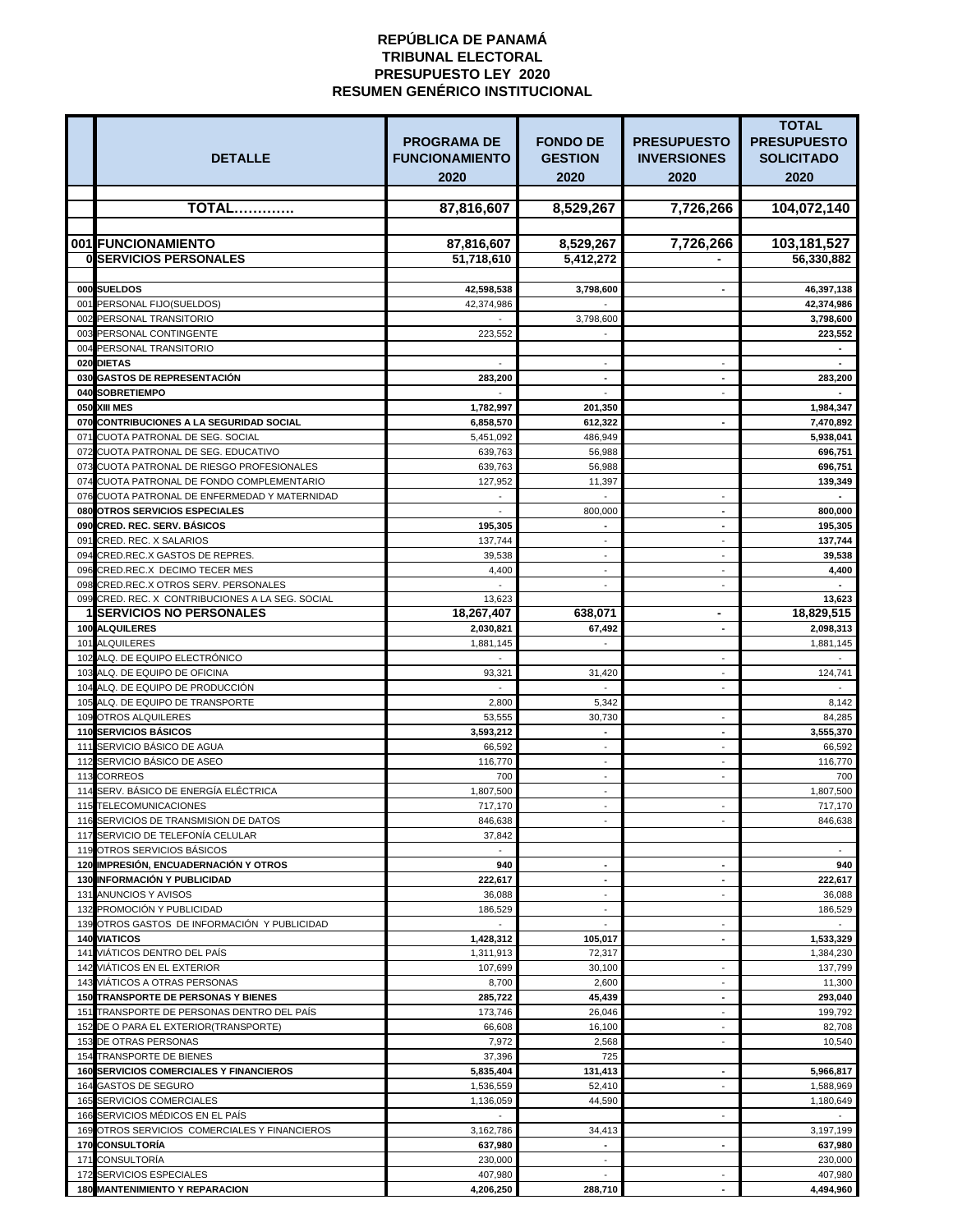|     |                                                                            |                       |                 |                                                | <b>TOTAL</b>       |
|-----|----------------------------------------------------------------------------|-----------------------|-----------------|------------------------------------------------|--------------------|
|     |                                                                            | <b>PROGRAMA DE</b>    | <b>FONDO DE</b> | <b>PRESUPUESTO</b>                             | <b>PRESUPUESTO</b> |
|     | <b>DETALLE</b>                                                             | <b>FUNCIONAMIENTO</b> | <b>GESTION</b>  | <b>INVERSIONES</b>                             | <b>SOLICITADO</b>  |
|     |                                                                            | 2020                  | 2020            | 2020                                           | 2020               |
|     | 181 MANTENIMIENTO Y REPARACIÓN DE EDIFICIOS                                | 1,300,000             |                 | $\sim$                                         | 1,300,000          |
|     | 182 MANTENIMIENTO Y REPARACIÓN MAQ. Y OTROS EQUIPOS                        | 447,775               | 8,510           | ÷.                                             | 456,285            |
|     | 183 MANTENIMIENTO Y REPARACIÓN MOB. EQUIPOS                                | 10,001                |                 |                                                | 10,001             |
|     | 185 MANTENIMIENTO Y REPARACIÓN DE COMPUTADORA                              | 644,545               | 68,292          | $\overline{\phantom{0}}$                       | 712,837            |
|     | 189 MANTENIMIENTO Y REPARACIÓN DE OTROS                                    | 1,803,929             | 211,908         | $\sim$                                         | 2,015,837          |
|     | 190 CRED. REC. SERV. NO PERSONALES                                         | 26,149                |                 | $\blacksquare$                                 | 26,149             |
|     | 191 CREDITO REC. POR ALQUILERES                                            |                       |                 |                                                |                    |
|     | 192 CREDITO REC. POR SERVICIOS BÁSICO                                      | 50                    |                 |                                                | 50                 |
|     | 193 CREDITO REC. POR ENCUADERNACIÓN. Y OTROS                               |                       |                 | $\overline{\phantom{0}}$                       |                    |
|     | 194 CREDITO REC. INFORMACIÓN Y PUBLICIDAD<br>195 CREDITO REC. POR VIATICOS | 1,361<br>2,000        | $\blacksquare$  | $\sim$                                         | 1,361              |
|     | 196 CREDITO REC. POR TRANSPORTE Y BIENES                                   | 1,938                 |                 |                                                |                    |
|     | 197 CREDITO REC. POR SERVICIOS COMERCIALES Y FINANC.                       | 5,600                 |                 | $\blacksquare$                                 | 5,600              |
|     | 199 CREDITO REC. POR MANTENIMIENTO Y REPARACIONES.                         | 15,200                | $\blacksquare$  | $\overline{\phantom{a}}$                       | 15,200             |
|     | <b>2 MATERIALES Y SUMINISTROS</b>                                          | 6,273,018             | 366,017         | $\blacksquare$                                 | 6,624,385          |
|     | <b>200 ALIMENTOS Y BEBIDAS</b>                                             | 679,154               | 33,809          | $\blacksquare$                                 | 712,963            |
|     | 201 ALIMENTOS PARA CONSUMO HUMANO                                          | 611.216               | 28,663          |                                                | 639,879            |
|     | 203 BEBIDAS                                                                | 67,938                | 5,146           | ٠                                              | 73,084             |
|     | <b>210 TEXTILES Y VESTUARIOS</b>                                           | 1,084,659             | 6,867           | $\blacksquare$                                 | 1,091,526          |
|     | 211 ACABADO TEXTIL                                                         | 11,218                | 960             | $\sim$                                         | 12,178             |
|     | 212 CALZADOS                                                               | 20,800                | 450             |                                                | 21,250             |
|     | 213 HILADOS Y TELAS                                                        | 4,653                 | 1,250           | $\blacksquare$                                 | 5,903              |
|     | 214 PRENDAS DE VESTIR<br>219 OTROS TEXTILES Y VESTUARIOS                   | 1,046,948<br>1,040    | 4,207           | ٠                                              | 1,051,155<br>1,040 |
|     | <b>220 COMBUSTIBLES Y LUBRICANTES</b>                                      | 429,554               | 33,190          | -                                              | 462,744            |
|     | 221 DIESEL                                                                 | 187,240               | 20,000          |                                                | 207,240            |
|     | 222 GAS                                                                    | 5,000                 |                 |                                                | 5,000              |
|     | 223 GASOLINA                                                               | 227,042               | 10,500          |                                                | 237,542            |
|     | 224 LUBRICANTES                                                            | 10,272                | 2,690           |                                                | 12,962             |
|     | 229 OTROS COMBUSTIBLES                                                     |                       |                 |                                                |                    |
|     | <b>230 PRODUCTOS DE PAPEL Y CARTON</b>                                     | 526,515               | 59.521          |                                                | 586,036            |
|     | 231 IMPRESOS                                                               | 91,829                | 11,435          | ٠                                              | 103,264            |
|     | 232 PAPELERÍA                                                              | 338,463               | 44,628          |                                                | 383,091            |
|     | 233 TEXTOS DE ENSEÑANZA                                                    |                       |                 | ä,                                             |                    |
|     | 239 OTROS PROD. DE PAPEL Y CARTÓN                                          | 96,223                | 3,458           |                                                | 99,681             |
|     | <b>240 PRODUCTOS QUIMICOS Y CONEXOS</b>                                    | 239,586               | 12,162          | -                                              | 251,748            |
|     | 242 INSECTICIDAS, FUM. Y OTROS<br>243 PINTURA, COLORANTES Y TINTES         | 72,284<br>106,050     | 7,673<br>2,030  | $\blacksquare$<br>$\blacksquare$               | 79,957<br>108,080  |
|     | 244 PRODUCTOS MEDICINALES                                                  | 1,836                 |                 | ۰                                              | 1,836              |
|     | 249 OTROS PRODUCTOS QUÍMICOS                                               | 59,416                | 2,459           |                                                | 61,875             |
|     | 250 MATERIALES PARA CONS. Y MANTENIMIENTO                                  | 615,913               | 23,099          | $\blacksquare$                                 | 639,012            |
|     | 252 CEMENTO                                                                |                       | 5,250           | $\overline{\phantom{a}}$                       | 5,250              |
|     | 253 MADERA                                                                 | 20,000                | 1,920           | $\overline{\phantom{a}}$                       | 21,920             |
|     | 254 MATERIAL DE PLOMERIA                                                   | 76,117                | 3,500           | $\overline{\phantom{0}}$                       | 79,617             |
|     | 255 MATERIAL ELÉCTRICO                                                     | 252,659               | 8,111           | ÷,                                             | 260,770            |
|     | 256 MATERIAL METALICO                                                      | 75,096                | 1,000           |                                                | 76,096             |
|     | 257 PIEDRA Y ARENA                                                         | 10,000                | 1,318           | $\blacksquare$                                 | 11,318             |
|     | 259 OTROS MATERIALES DO CONSTRUCCIÓN                                       | 182,041               | 2,000           | $\blacksquare$                                 | 184,041            |
|     | <b>260 PRODUCTOS VARIOS</b><br>261 ARTÍCULOS PARA RECEPCIONES              | 1,685,970             | 20,444          | $\blacksquare$<br>$\qquad \qquad \blacksquare$ | 1,706,414<br>2,300 |
|     | 262 HERRAMIENTAS E INSTRUMENTOS                                            | 2,300<br>24,610       | 3,757           | $\blacksquare$                                 | 28,367             |
|     | 263 MATERIALES Y EQUIPO MILITAR                                            | 26,618                |                 |                                                | 26,618             |
|     | 265 MATERIALES Y SUMINISTROS DE COMPUTACIÓN                                | 74,673                | 9,977           |                                                | 84,650             |
|     | 269 OTROS PRODUCTOS VARIOS                                                 | 1,557,769             | 6,710           |                                                | 1,564,479          |
|     | <b>270 UTILES Y MATERIALES DIVERSOS</b>                                    | 749,154               | 120,349         |                                                | 869,503            |
|     | 271 ÚTILES DE COCINA Y COMEDOR                                             | 8,978                 |                 |                                                | 8,978              |
|     | 272 UTILES DEPORTIVOS Y RECREATIVOS                                        | 1,500                 |                 | $\blacksquare$                                 | 1,500              |
|     | 273 ÚTILES DE ASEO Y LIMPIEZA                                              | 164,581               | 25,295          | $\overline{\phantom{0}}$                       | 189,876            |
|     | 274 UTILES MÉDICOS Y DE LABORATORIO                                        | 6,380                 |                 | ÷.                                             | 6,380              |
|     | 275 UTILES Y MATERIALES DE OFICINA                                         | 520,351               | 90,404          |                                                | 610,755            |
|     | 277 INSTRUMENTOS MEDICOS Y QUIRURGICOS<br>279 OTROS ÚTILES Y MATERIALES    | 18                    |                 |                                                | 18                 |
|     | 280 REPUESTOS                                                              | 47,346<br>247,863     | 4,650<br>56,576 |                                                | 51,996<br>304,439  |
|     | 290 CREDTOS REC. POR MATERIALES Y SUMINISTROS                              | 14,650                |                 |                                                |                    |
|     | 291 CREDITO REC. POR ALIMENTOS Y BEBIDAS                                   | 3,000                 |                 |                                                |                    |
| 292 | CREDITO REC. POR TEXTILES Y VESTUARIOS                                     | 50                    |                 |                                                |                    |
|     | 294 CREDITO REC. POR PROD. PAPEL Y CARTON                                  | $50\,$                |                 |                                                |                    |
|     | 295 CREDITO REC. POR PROD. QUIMICO Y CONEXOS                               | 1,050                 |                 |                                                |                    |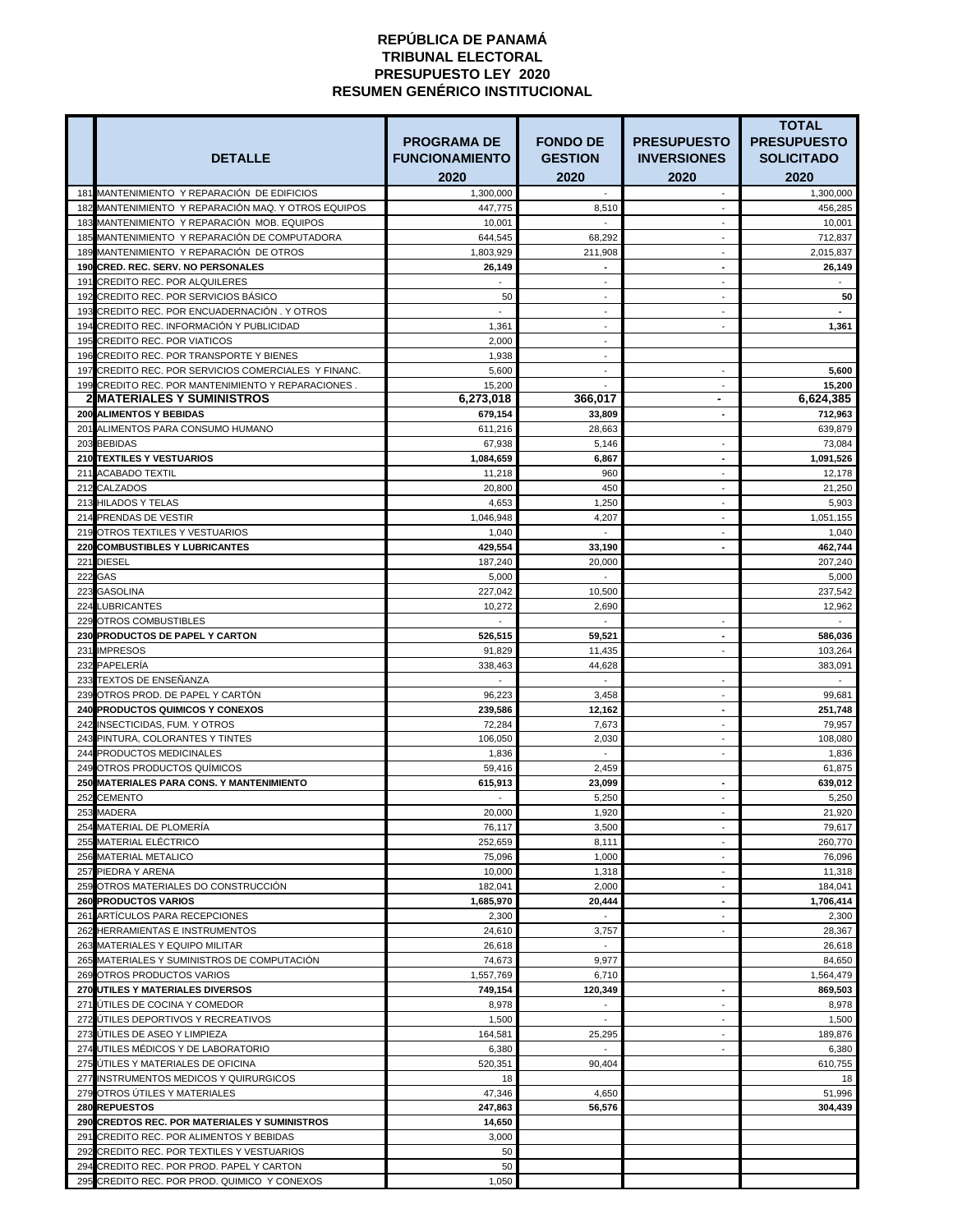| <b>DETALLE</b>                                | <b>PROGRAMA DE</b><br><b>FUNCIONAMIENTO</b> | <b>FONDO DE</b><br><b>GESTION</b> | <b>PRESUPUESTO</b><br><b>INVERSIONES</b> | <b>TOTAL</b><br><b>PRESUPUESTO</b><br><b>SOLICITADO</b> |
|-----------------------------------------------|---------------------------------------------|-----------------------------------|------------------------------------------|---------------------------------------------------------|
|                                               | 2020                                        | 2020                              | 2020                                     | 2020                                                    |
| 296 CREDITO REC. PARA MATERIALES DE CONSTRUC. | 5.100                                       |                                   |                                          |                                                         |
| 297 CREDITO REC. POR PRODUCTOS VARIOS         | 1.800                                       |                                   |                                          |                                                         |
| 298 CREDITO REC. POR UTILES Y MAT. DIVERSOS   | 1.700                                       |                                   |                                          |                                                         |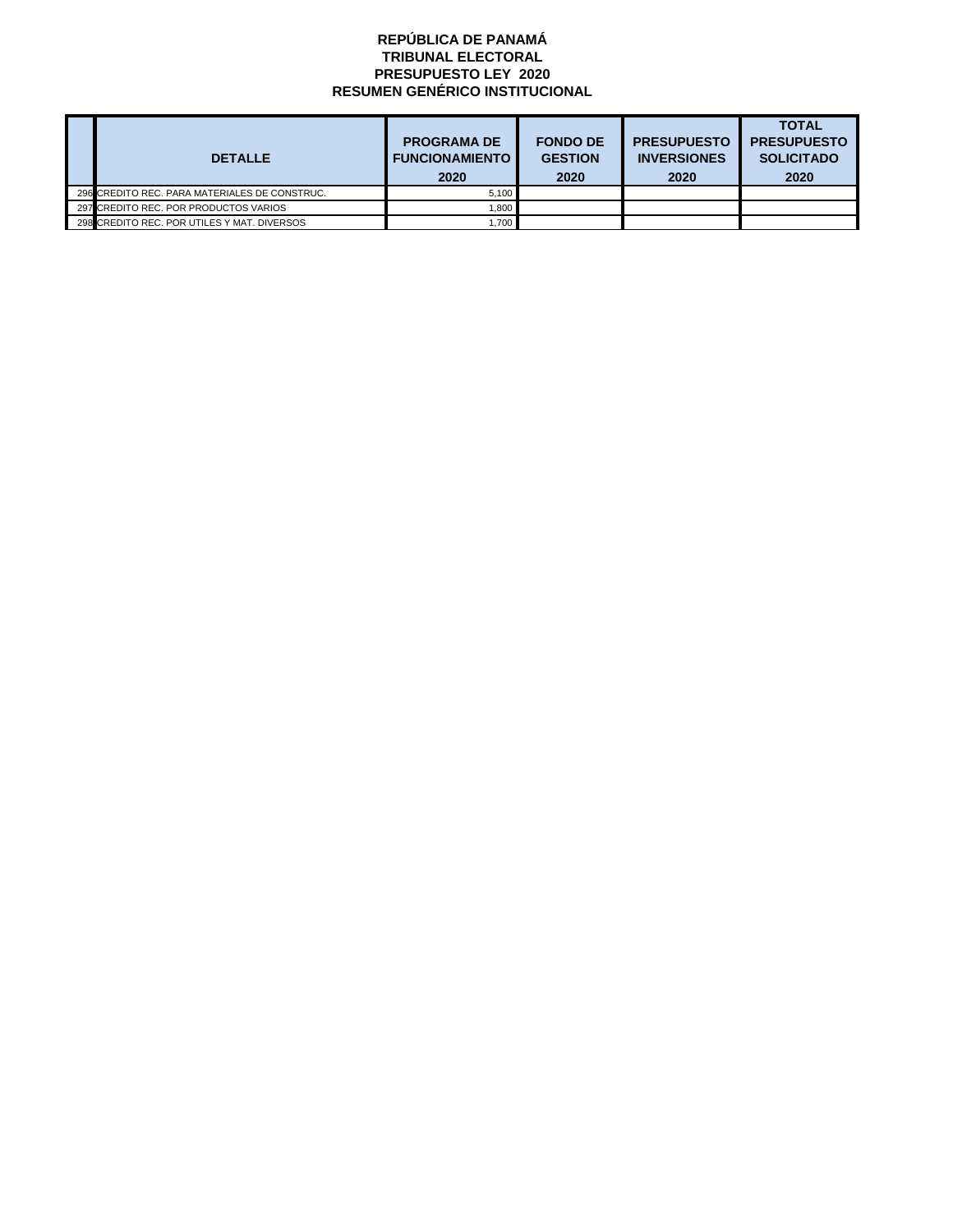| <b>DETALLE</b>                                                                             | <b>PROGRAMA DE</b><br><b>FUNCIONAMIENTO</b> | <b>FONDO DE</b><br><b>GESTION</b> | <b>PRESUPUESTO</b><br><b>INVERSIONES</b> | <b>TOTAL</b><br><b>PRESUPUESTO</b><br><b>SOLICITADO</b> |
|--------------------------------------------------------------------------------------------|---------------------------------------------|-----------------------------------|------------------------------------------|---------------------------------------------------------|
|                                                                                            | 2020                                        | 2020                              | 2020                                     | 2020                                                    |
| 299 CREDITO REC. POR REPUESTOS<br><b>3 MAQUINARIA Y EQUIPOS VARIOS</b>                     | 1,900                                       | $\blacksquare$                    | $\blacksquare$                           |                                                         |
| 300 MAQUINARIA Y EQUIPO DE PRODUCCION                                                      |                                             |                                   |                                          |                                                         |
| 301 DE COMUNICACIONES                                                                      |                                             |                                   | $\blacksquare$                           |                                                         |
| 303 INDUSTRIAL                                                                             |                                             |                                   |                                          |                                                         |
| 305 EQUIPO DE ENERGÍA<br>308 DE TALLERES Y ALAMCENES                                       |                                             |                                   |                                          |                                                         |
| 309 EQUIPOS VARIOS DE COMUNICACIÓN                                                         |                                             |                                   |                                          |                                                         |
| 310 MAQUINARIA Y EQUIPO DE TRANSPORTE                                                      |                                             |                                   | $\blacksquare$                           |                                                         |
| 313 MARÍTIMO                                                                               |                                             |                                   | ۰                                        |                                                         |
| 314 TERRESTRE<br>319 OTRAS MAQUINARIAS Y EQUIPOS                                           |                                             |                                   | ۰                                        |                                                         |
| <b>320 EQUIPO EDUCACIONAL</b>                                                              | $\blacksquare$                              |                                   |                                          |                                                         |
| 331 EQUIPO MÉDICO, Y ODONTOLÓGICO                                                          | $\blacksquare$                              |                                   |                                          |                                                         |
| <b>340 EQUIPO DE OFICINA</b>                                                               |                                             |                                   |                                          |                                                         |
| <b>350 MOBILIARIO DE OFICINA</b><br>370 MAQUINARIA Y EQUIPOS VARIOS                        |                                             |                                   |                                          |                                                         |
| <b>380 MAQUINARIA Y EQUIPO DE COMPUTACIÓN</b>                                              |                                             |                                   |                                          |                                                         |
| 390 CRED. REC. POR MAQUINARIA Y EQUIPO                                                     |                                             |                                   | $\blacksquare$                           |                                                         |
| 398 CRED. REC. POR MAQ. Y EQUIPO VARIOS                                                    |                                             |                                   |                                          |                                                         |
| <b>5 CONSTRUCCIONES POR CONTRATO</b><br>510 EDIFICACIONES                                  | $\blacksquare$                              | $\blacksquare$                    | $\blacksquare$                           |                                                         |
| 511 EDIFICACIONES ADMINISTRATIVAS                                                          |                                             |                                   |                                          |                                                         |
| <b>540 OBRAS SANITARIAS</b>                                                                |                                             |                                   | -                                        |                                                         |
| 549 OTRAS OBRAS SANITARIAS                                                                 |                                             |                                   |                                          |                                                         |
| <b>6 TRANSFERENCIAS CORRIENTES</b><br><b>600 PENSIONES Y JUBILACIONES</b>                  | 11,557,572<br>70,000                        | 516,204<br>500,000                | $\blacksquare$                           | 12,073,776<br>570,000                                   |
| 601 PENSIONES DE VEJEZ                                                                     | 45,000                                      |                                   | $\blacksquare$<br>$\sim$                 | 45,000                                                  |
| 614 BONIFICACIONES POR ANTIGÜEDAD                                                          |                                             |                                   | $\blacksquare$                           |                                                         |
| 619 OTRAS TRANSFERENCIAS CORRIENTES                                                        | 25,000                                      | 500,000                           | ä,                                       | 525,000                                                 |
| 620 BECAS DE ESTUDIO                                                                       | 477,572                                     | 16.204                            |                                          | 493,776                                                 |
| 624 ADIESTRAMIENTOS Y ESTUDIOS<br>629 OTRAS BECAS                                          | 477,572                                     | 16,204                            | $\blacksquare$                           | 493,776                                                 |
| <b>630 A INSTITUCIONES PRIVADAS</b>                                                        | 11,000,000                                  |                                   | Ξ.                                       | 11,000,000                                              |
| 633 SUBSIDIOS DEPORTIVOS                                                                   |                                             |                                   |                                          |                                                         |
| 636 FINANCIAMIENTO PÚBLICO PARA LOS PARTIDOS POLÍTICOS<br>639 SIN FINES DE LUCRO           | 11,000,000                                  |                                   |                                          | 11,000,000                                              |
| <b>640 A INSTITUCIONES PÚBLICAS</b>                                                        |                                             |                                   |                                          |                                                         |
| 646 MUNICIPALIDADES Y JUNTAS COMUNALES                                                     |                                             |                                   |                                          |                                                         |
| 650 CONTRIBUCIONES A LA SEGURIDAD SOCIAL                                                   | $\blacksquare$                              |                                   | $\blacksquare$                           |                                                         |
| 651 CUOTA PATRONAL DE SEG. SOCIAL                                                          | $\blacksquare$                              | $\overline{\phantom{a}}$          | $\blacksquare$                           |                                                         |
| 652 CUOTA DE SEGURO EDUCATIVO<br>653 CUOTA PATRONAL DE RIESGO PROF.                        | $\sim$<br>$\sim$                            | $\overline{\phantom{a}}$          | $\blacksquare$<br>$\blacksquare$         |                                                         |
| 654 CUOTA PATRONAL FONDO COMPLEM.                                                          |                                             |                                   |                                          |                                                         |
| <b>660 AL EXTERIOR</b>                                                                     | 10,000                                      |                                   | ۰.                                       | 10,000                                                  |
| 665 CUOTA A OTROS ORGANISMOS                                                               | 10,000                                      |                                   | $\sim$                                   | 10,000                                                  |
| <b>669 OTRAS TRANSFERENCIAS CORRIENTES</b><br>690 CRED. RECON.DE TRANSFERENCIAS CORRIENTES | $\blacksquare$                              |                                   | $\sim$<br>$\blacksquare$                 | $\blacksquare$                                          |
| 691 PENSIONES Y JUBILACIONES                                                               |                                             |                                   |                                          |                                                         |
| 695 CRED. REC. X TRANS. CORR. A INST. PÚBLICAS                                             | $\blacksquare$                              | $\overline{\phantom{a}}$          | $\blacksquare$                           | $\blacksquare$                                          |
| 696 CONTRIBUCIONES A LA SEGURIDAD SOCIAL                                                   | $\sim$                                      | $\blacksquare$                    | $\blacksquare$                           | $\blacksquare$                                          |
| 9 ASIGNACIONES GLOBALES                                                                    | $\blacksquare$                              | $\blacksquare$                    | $\blacksquare$                           | $\overline{\phantom{0}}$                                |
| 930 OTRAS ASIGNACIONES GLOBALES                                                            |                                             |                                   |                                          |                                                         |
| <b>INVERSION</b>                                                                           |                                             | 1,596,703                         |                                          |                                                         |
|                                                                                            | $\blacksquare$                              |                                   | 7,726,266                                | 9,322,969                                               |
| IMPLEMENTACIÓN DE LA CEDULA INTELIGENTE                                                    |                                             |                                   | 1,000,000                                | 1,000,000                                               |
| IMPLEMENTACIÓN DEL PROTOCOLO ATENCIÓN OPORTUNA                                             |                                             |                                   | 300,000                                  | 300.000                                                 |
| MEJORAMIENTO DE ATENCIÓN AL CLIENTE DEL TE                                                 |                                             |                                   | 167,200                                  | 167,200                                                 |
| SERVICIO DE TRANSMISIÓN DE DATOS DISTRITALES Y<br>HOPITALES DE DIFICIL ACCESO              |                                             |                                   | 200,000                                  | 200,000                                                 |
| CONSTRUCCIÓN OFIC. REGIONAL DE CHORRERA, PANAMÁ<br><b>OESTE</b>                            |                                             | 1,596,703                         | 688,297                                  | 2,285,000                                               |
| CONSTRUCCIÓN OFIC. REGIONAL DE PENONOMÉ, COCLÉ                                             |                                             |                                   | 1,000,000                                | 1,000,000                                               |